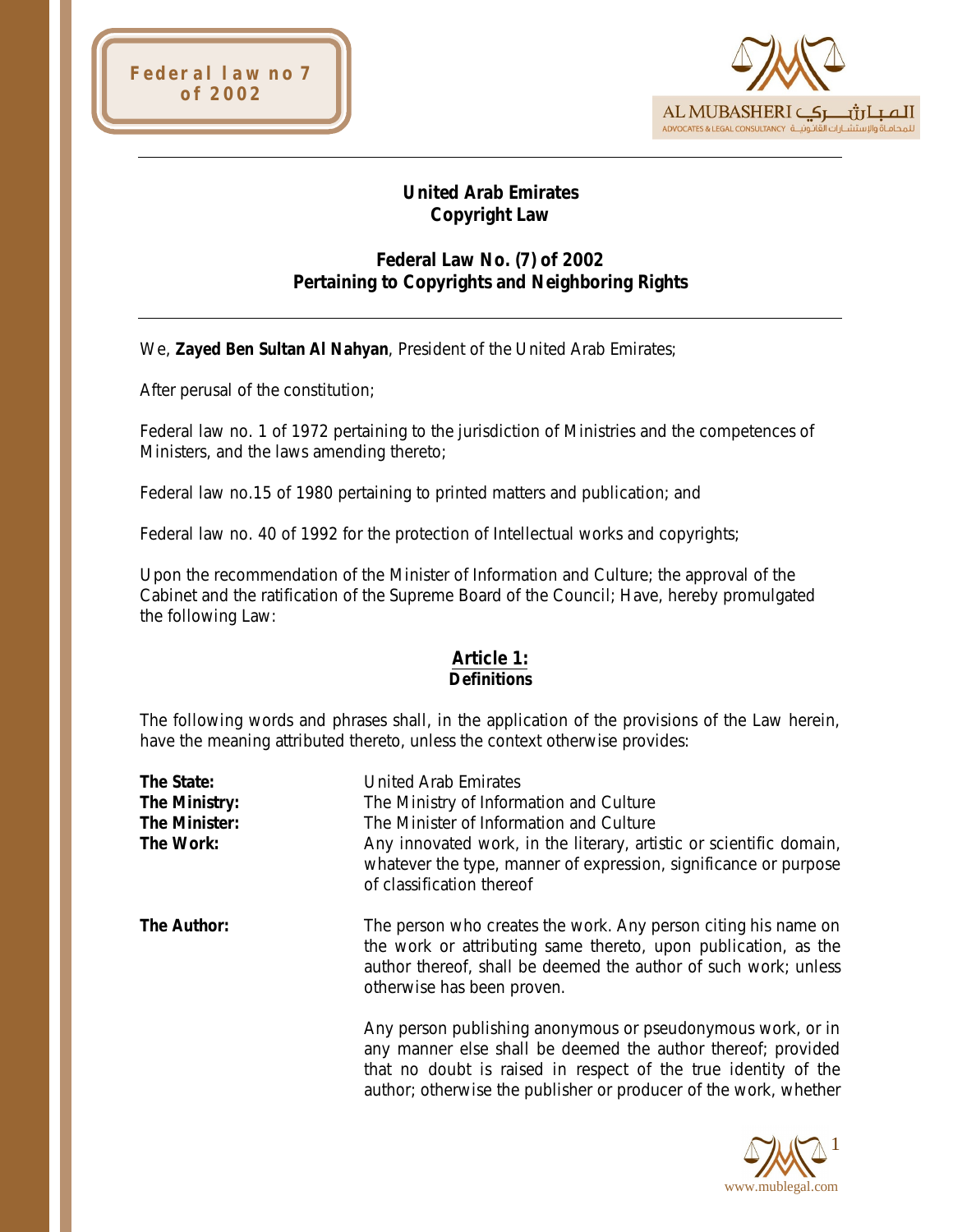a natural or Juridical person, shall be deemed representative of the author in exercising the rights thereof, until the true identity of the author is recognized.

Creativity: The element of innovation that bestows authenticity and distinctiveness upon the work.

**Holders of neighboring rights:** performers, producers of phonograms and broadcasting organizations, as defined in the law herein.

**Performers:** Actors, singers, musicians, dancers and other persons who recite, chant, play in or otherwise perform, in any manner, literary, artistic or other works, that are protected pursuant to the provisions of the Law herein, or that have fallen into public domain.

**Producers of phonograms:** Any natural or juridical person who first records the sound of a performer, or other sounds.

**Broadcasting organization:** Any party that undertakes audio, visual or audiovisual broadcasting by wireless means.

**Broadcasting:** The audio, visual or audio-visual transmission of work, performance, phonogram or broadcast and the recording thereof to the public by wireless means. Transmission via satellites shall also be deemed broadcasting.

**Publication:** Making the work, phonogram, broadcast, or any performance available to the public, in any manner whatsoever.

- **Public performance:** Any act that leads to making the work, either live or recorded, directly communicated to the public such as acting in dramatic works; presentation or performance of artistic works; performance of audio-visual works; playing in musical works; or recital of literary works.
- **Public communication:** Wire or wireless transmission of a work, a performance of phonogram or of a broadcast in a manner that enables receiving thereof, through transmission only, to persons other than the family members and close friends, and in any place other than the place of transmission; regardless of the time, place or manner of receiving.
- **Reproduction:** The making of one or more reproductions of a work, phonogram, broadcast or any performance in any manner or form, including permanent or temporal electronic loading or storage, and whatever the method or device used in reproduction.

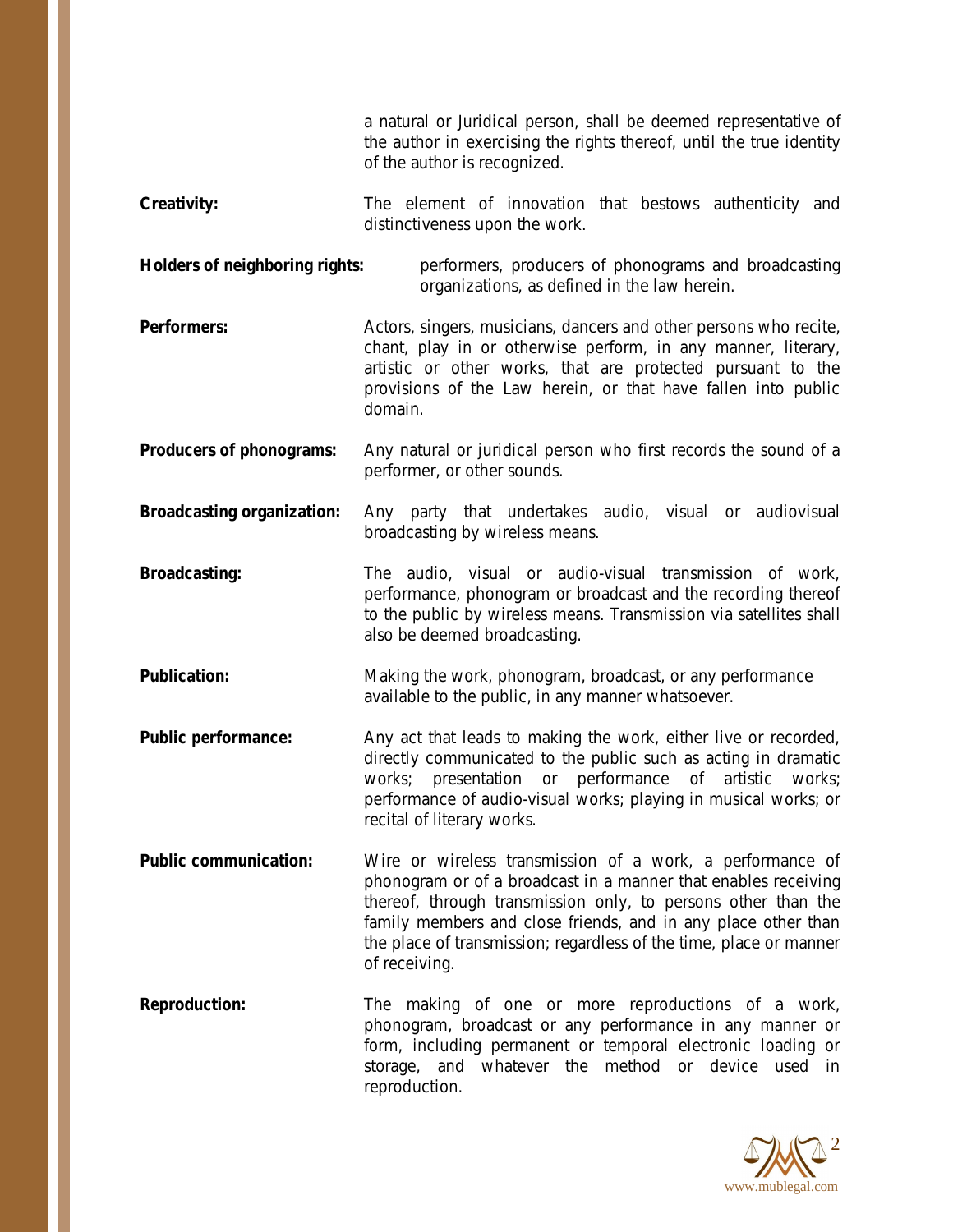- **Phonogram:** Any aural fixation of sounds of particular performance; regardless of the manner of fixation or the medium that has been used. Phonogram includes the process of fixing sounds with images to produce an audio- visual work; unless otherwise agreed upon.
- **Producers of audio-visual works:** Natural or juridical person who provides the necessary potentials for producing an audio-visual work and assumes the responsibility of such production.
- **Works of collective–authorship:** The work made by a group of authors under the guidance of a natural or judicial person, who shall undertake publishing the work in his name and under his supervision. The works of such authors shall be incorporated in such work, for the main purpose sought by such person, such that the works of each author may not be separated or distinguished independently.
- **Works of Joint-authorship:** The work that is made by a number of persons, whether the share of each person may be separated or not, and which may not be listed under the works of collectiveauthorship.
- **Derivative work:** The work that originates from a preexisting work, such as translations.

The collections of literary and artistic works and collections of folklore expressions, shall also be deemed derivative works; so long as such collections are innovated in respect of the arrangement or choice of the contents thereof.

**National Folklore:** Any verbal, musical, bodily–action or tangible folklore expression represented in distinctive elements reflecting the technical conventional heritage, originating or remaining in the State, and which may not be attributed to a known author. **Public domain:** All works that are excluded from protection, or that the term of protection on the financial rights thereof has been

exhausted.

**Chapter One Scope of Protection**

**Article 2:**

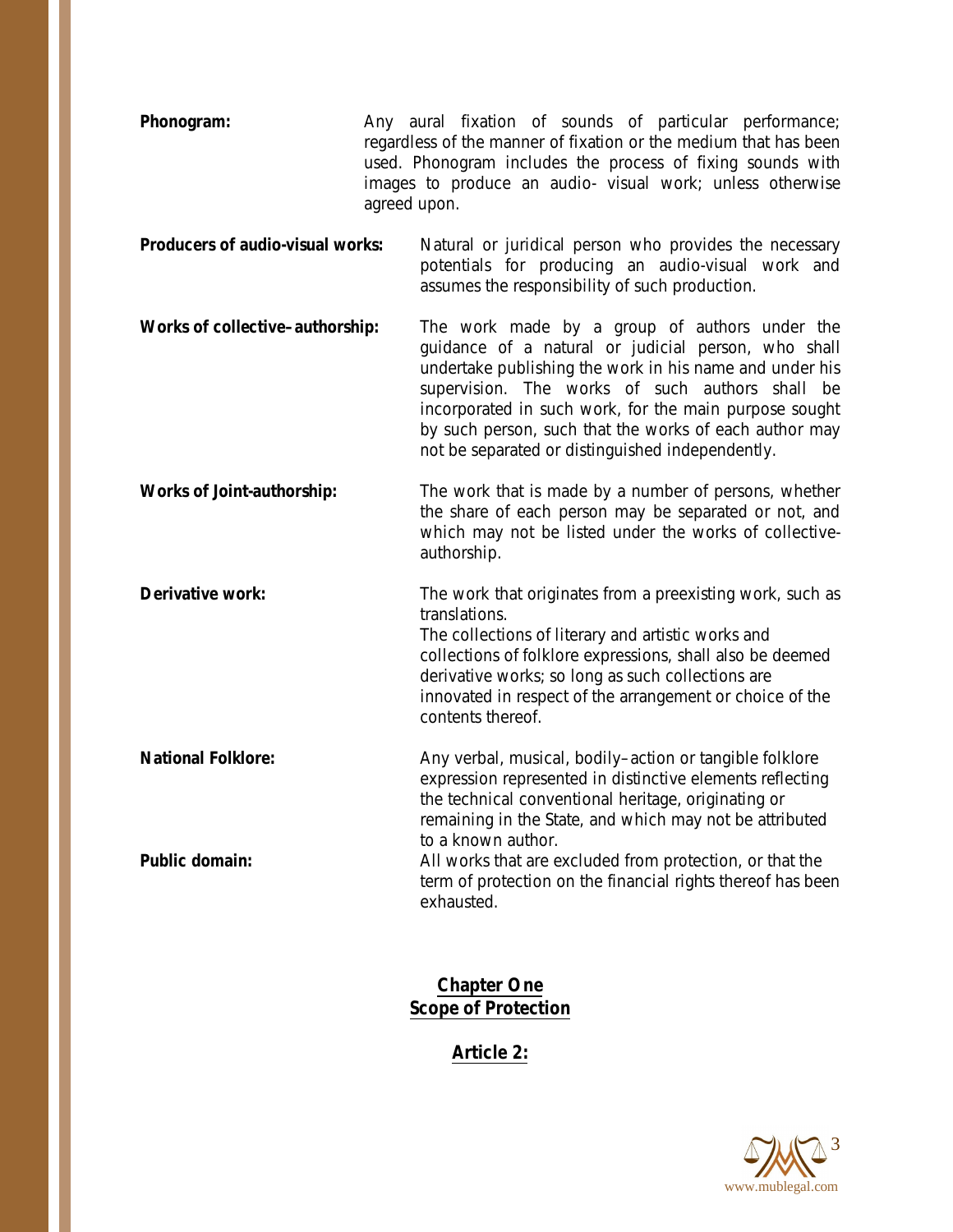The authors of the works and holders of neighboring rights shall enjoy the protection stipulated by the law herein, if an infringement has occurred upon their rights inside the State, and particularly the following works:

1. Books, pamphlets, articles, and other written works.

2. Computer software and applications thereof; databases; and similar works as determined by the decision of the Minister.

3. Lectures, speeches, sermons, and any other works of similar nature.

4. Dramatic, dramatico- musical works and pantomime.

5. Musical compositions with or without words.

6. Audio, visual or audio-visual works.

7. Architectural works, and engineering drawings and layouts.

8. Works of drawing, painting, sculpture, engravings, lithography, printing on textiles, wood and metals, and any similar works of fine arts.

9. Photographic works and analogous works.

10. Works of applied arts and plastic arts.

11. Illustrations, geographical maps, sketches, and three- dimensional works relative to geography, topography or architecture and others.

12. Derivative works, without prejudice to the protection prescribed for the works from which it has been derived.

#### **Article 3:**

Protection shall not include ideas, procedures, plans of action, mathematical concepts, absolute principles and mere facts; however, protection shall apply on the innovated expression thereof. Protection shall not include:

1. Official documents, whatever the source or target language thereof, including legal texts, regulations, decisions, international agreements, judicial rulings, arbitral awards, and judgments issued by administrative committees of judicial competence.

2. Reports and news of incidents or current events having the character of mere items of press information.

3. Works that have fallen into public domain.

Nevertheless, items 1, 2 and 3 of the present article shall be protected, if characterized by innovation in terms of the collection or arrangement thereof or any other effort exerted therein.

## **Article 4:**

The Ministry shall set the regulation for filing or registering the rights prescribed for works or any disposals conducted therein before the competent party, pursuant to the provisions of the Implementing Regulations of the law herein. The records of filing or registering the rights at the Ministry shall be deemed a reference for the particulars of the work.

No prejudice shall be caused to the aspects of protection or the rights prescribed in the law herein, had the work not been filed nor the rights thereof and disposals therein been registered.

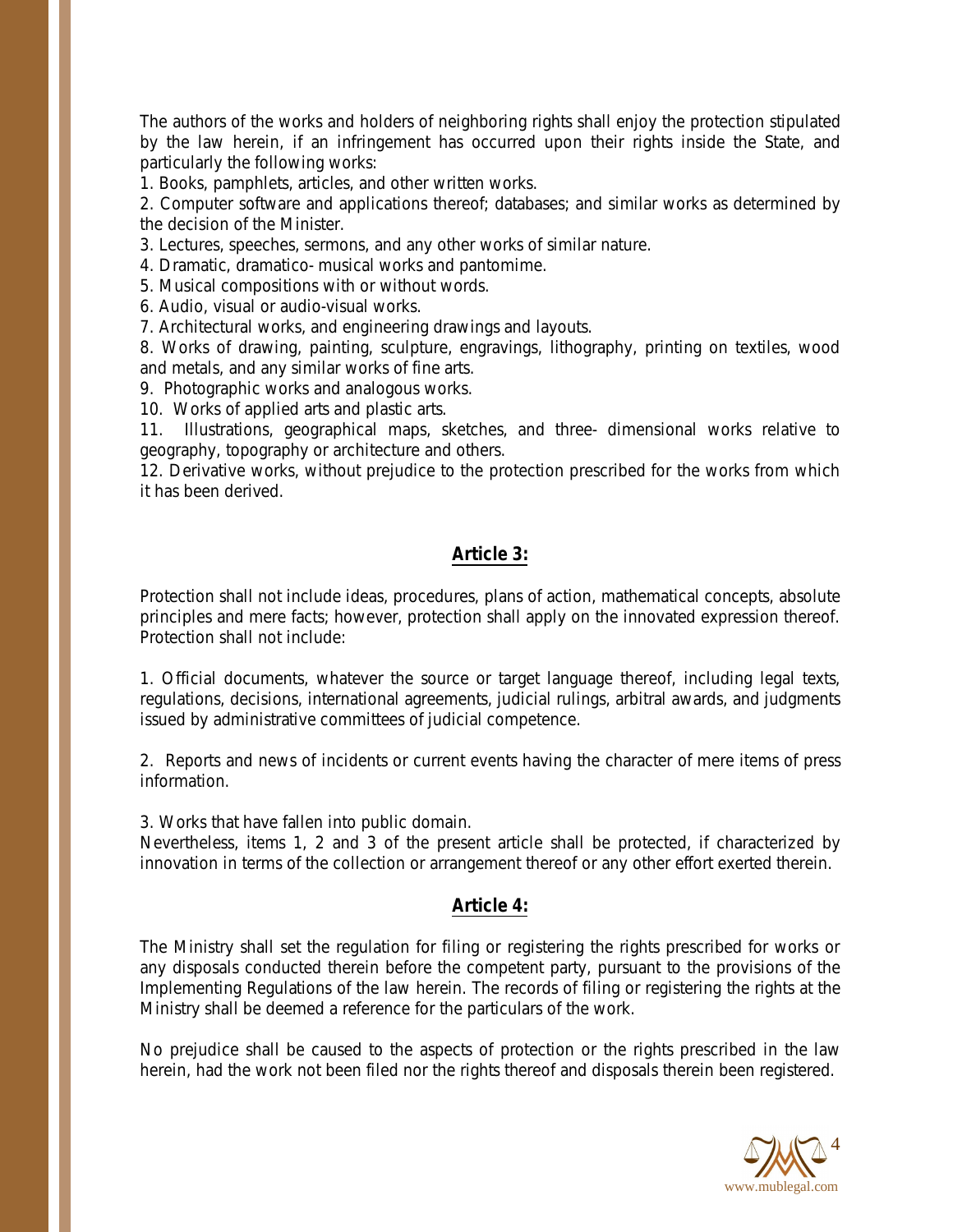# **Chapter Two Copyrights**

## **Article 5:**

The author and his successors shall enjoy, in respect of the work, moral rights, which are not liable for prescription or assignment. Such rights include:

1. The right to decide to first publish the work.

2. The right to claim authorship.

3. The right to object to any amendment on the work if such amendment shall cause distortion or mutilation to the work, or which would be prejudicial to the reputation of the author.

4. The right to withdraw his work from circulation, if serious reasons justifying such have occurred. Such right shall be exercised through the relevant court of jurisdiction. In which case, the author shall be ordered to pay fair compensation, in advance, to the party ascribed the financial exploitation rights, within a period to be specified by the court, before the judgment of withdrawal is implemented; otherwise such judgment shall be null and void.

## **Article 6:**

Amendment of translation shall not be deemed infringement, unless the translator has omitted the citation of the places of cancellation or changes; or has prejudiced to the honor and reputation of the author by his translation.

## **Article 7:**

The author and his successors or the holder of copyright may solely grant licenses for exploitation of the work, in any manner, particularly, through reproduction, including electronic storage or loading; acting, in any manner; broadcasting; re-broadcasting; public performance or communication; translation; assimilation; modification; rental; leasing; or publication; in any manner, including providing such work through computers, information or communication networks or any other means.

## **Article 8:**

The right to rent shall not apply to: i) Computer software, unless such software is the essential subject of rental; and ii) Audio-visual works, unless such rental is prejudicial to the normal exploitation of such works

## **Article 9:**

The author or his successors, may transfer some or all of the financial rights thereof as defined by the law herein to third parties, either natural or juridical person. Disposals of such rights shall be established provided being conducted in witting, and including specification of each right that has been subject of disposal; and statement of the purpose of each right and the exploitation period and place. The author shall be the owner of all the financial rights that have not been explicitly assigned.

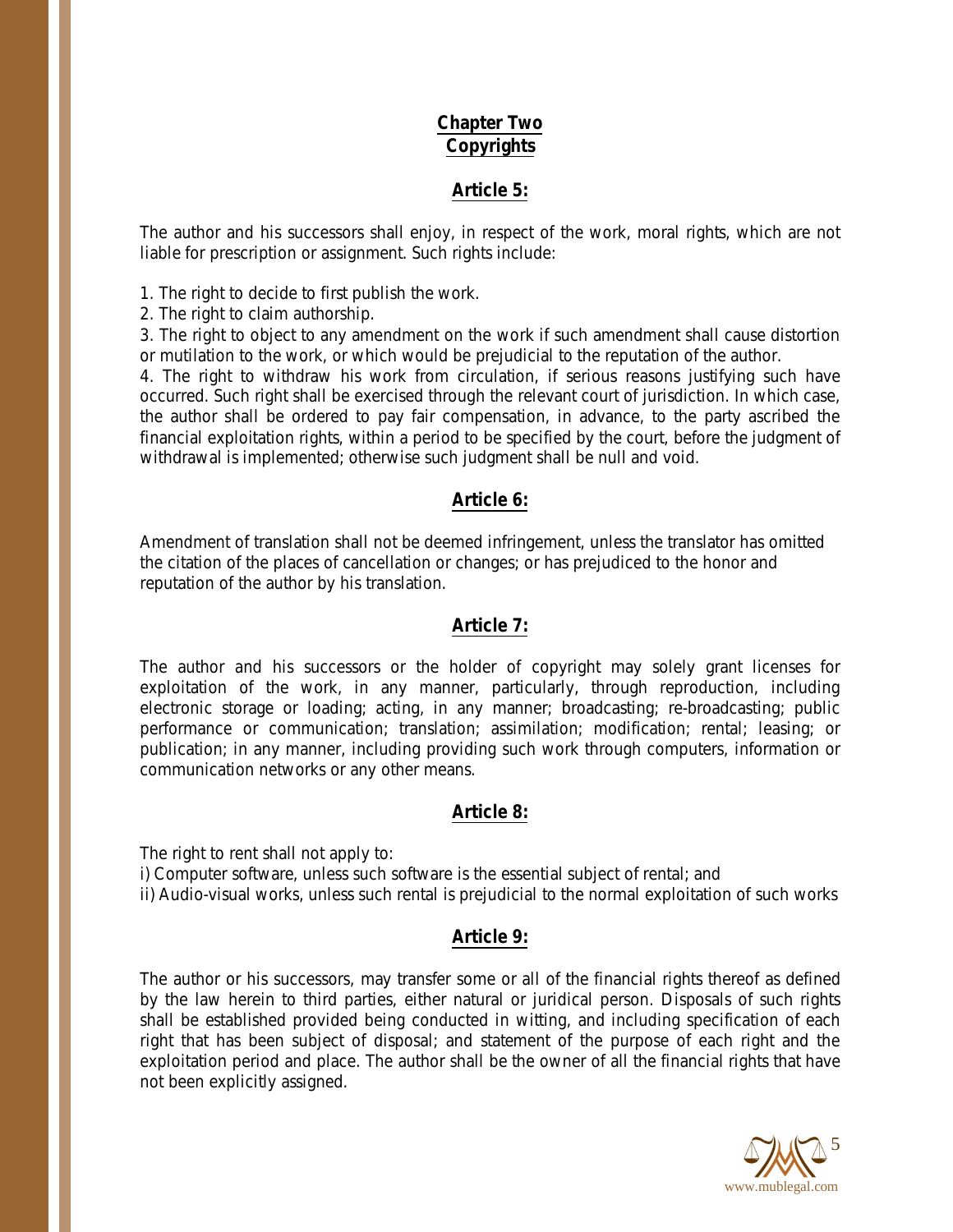Without prejudice to the moral rights of the author provided for in the Law herein; the author may not undertake any act that is liable to hinder the exploitation of the disposed right.

## **Article 10:**

The author or his successor may receive compensation in cash or in kind, in return for the transference of one or more of the financial exploitation rights of the work to third parties. Such compensation shall be in the form of percentage participation in the income generated by the exploitation. The author may further make contracts based on randomly estimated sums or based on a combination of both the percentage participation and the randomly estimated sums.

# **Article 11:**

If it appears that the contract mentioned in article (10) of the Law herein is unfair to the copyrights or to the holders of neighboring rights, or developed to be so due to certain conditions that occurred after signing the contract, the author or his successor may resort to the relevant Court, requesting to re-evaluate the compensation that has been agreed upon.

## **Article 12:**

Without prejudice to the provisions of article 9 of the Law herein; the transference of financial rights, in respect of the works of computer software and applications thereof or data basis shall be subject to contractual license included or affixed on the product, either appearing on the medium that carry the program or on the computer screen, upon downloading or storing the program. The purchaser or user of such program shall observe the terms included in such license.

## **Article 13:**

The author's disposal of the original copy of his work, whatever the kind of such disposal might be, shall not result in transferring the financial rights thereof on such work; unless otherwise agreed upon. However, the transferee of such copy may not be forced to permit the author to reproduce, transfer or display the original copy; without prior agreement to this end.

# **Article 14:**

The financial rights of authors to their published works may be sequestrated. Works of which the holder has died before publication thereof may not be sequestrated; unless it has been conclusively proven that such author was willing to publish same before his death.

# **Article 15:**

The author's disposal on all the total future intellectual production thereof or in more than five future works shall be deemed absolutely null and void.

#### **Chapter Three The Scope of Protection for the Holders of Neighboring Rights**

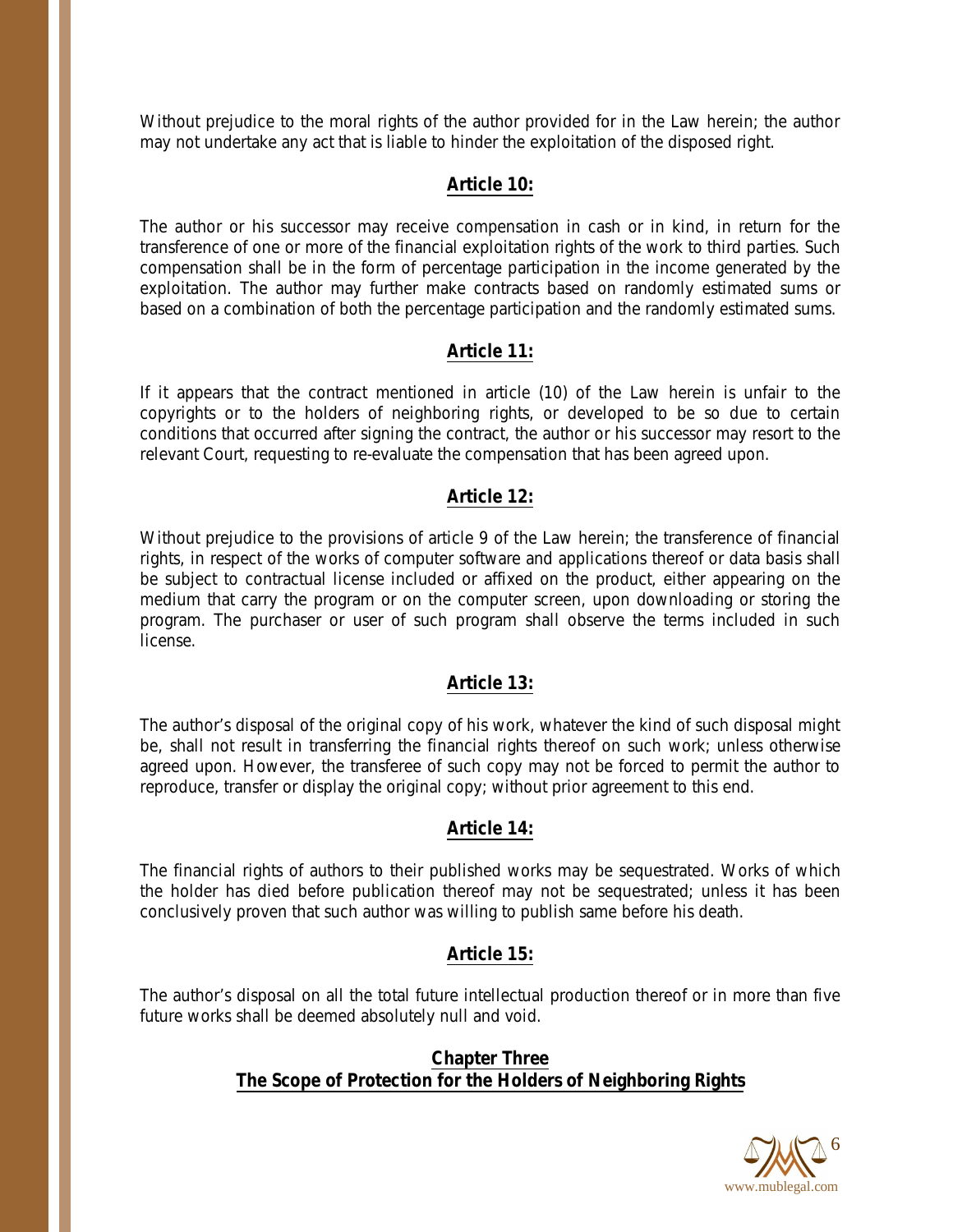## **Article 16:**

Performers and their successors shall enjoy a moral right, which is not liable for assignment or prescription. Such right shall entitle the performers and successors thereof to the following:

1. To attribute the live or recorded performance to themselves; and

2. To prevent altering, distorting, mutilating or modifying their performance, in a manner that is prejudicial to their reputation.

After the lapse of the period prescribed for protection of financial rights provided for in the Law herein, the Ministry shall exercise such moral right, for the purpose of maintaining the performance thereof in the manner thus created.

# **Article 17:**

Performers shall exclusively enjoy the following financial rights:

1. The right to transmit and communicate the unfixed performance thereof to the public.

- 2. The right to fix the performance thereof on phonogram.
- 3. The right to reproduce the performance thereof fixed on phonogram.

The following shall be deemed prohibited exploitation by third parties: i) The recordation of such live performance on a medium; ii) the rental of such medium for the purpose of acquiring direct or indirect commercial revenue; and iii) the transmission or the making of same available to the public, in any manner, without previous consent from the right holder.

The provision of the present article shall apply to the fixation of performance made by the respective performers within an audiovisual work; unless otherwise agreed upon.

## **Article 18:**

Producers of phonograms shall exclusively enjoy the following financial rights:

1. The right to prevent any exploitation of the phonograms thereof, in any manner, without obtaining authorization therefrom. Third parties shall be prohibited from exploiting such phonograms by reproduction, rental, broadcasting, re-broadcasting or making available to the public, through computers or any other means.

2. The right to publish the phonograms thereof through wire or wireless means, or through the computers or any other means.

## **Article 19:**

Broadcasting organizations shall exclusively enjoy the following financial rights:

1. The right to grant license for exploitation of the recordings and broadcasts thereof. 2. The right to prevent any communication to the public of the broadcasts and recordings thereof, without a previous authorization therefrom. Third parties shall be prohibited from

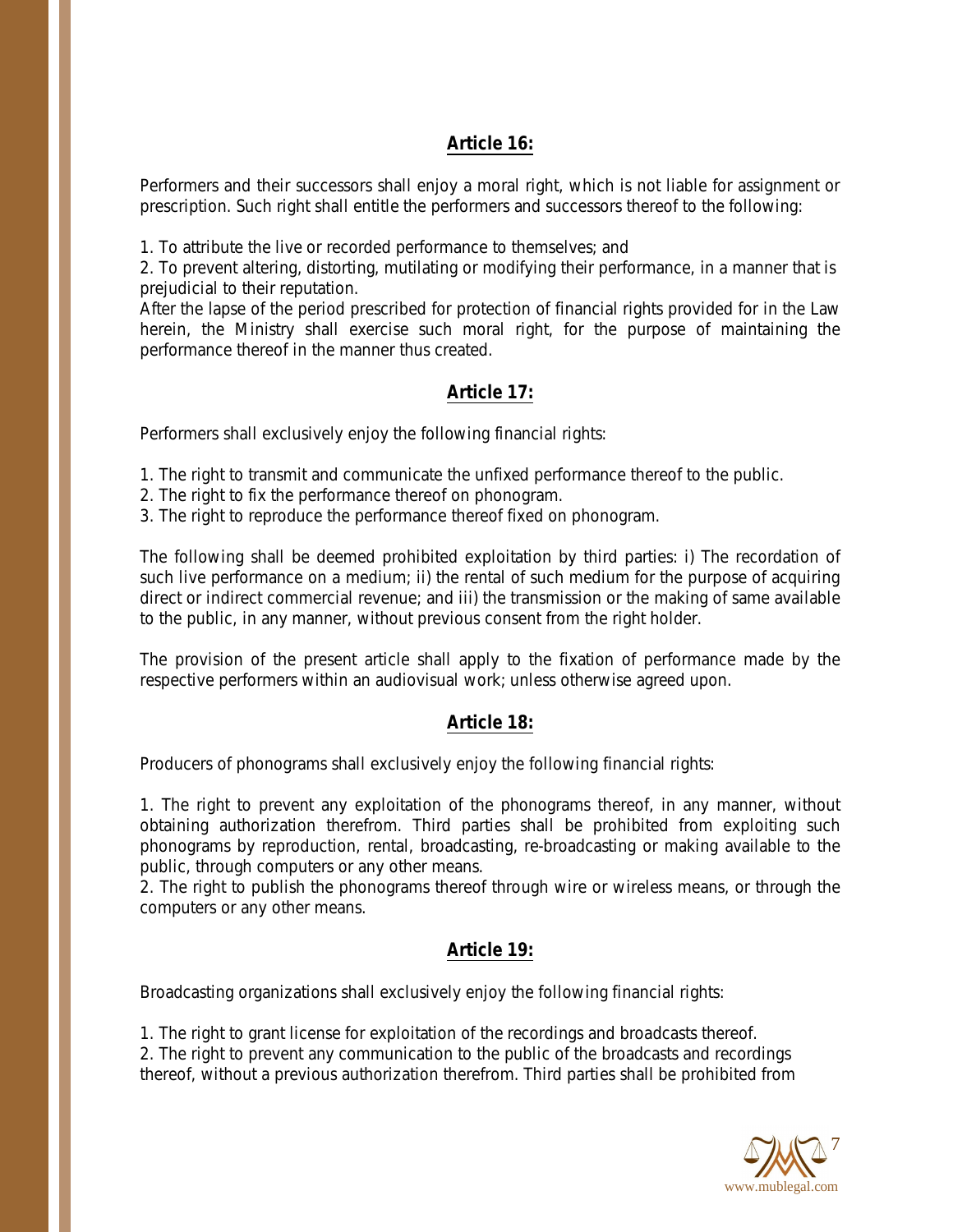exploiting such broadcasts by recordation, copying, reproduction, rental, re-broadcasting, or communication to the public in any manner.

## **Chapter Four The Protection Term and the License for Using the Works**

#### **Article 20:**

1. The protection term for the financial rights of the author prescribed by the Law herein shall be the life of the author and fifty years calculated from the beginning of the calendar year subsequent to author's death.

2. The protection term for the financial rights of authors of a work of joint-authorship shall be the life of such authors and fifty years calculated from the beginning of the calendar year subsequent to the death of the last surviving author.

3. The protection term for the financial rights of the authors of a work of collective- authorship – with the exception of the authors of works of applied art – shall be fifty years calculated from the beginning of the calendar year subsequent to the year in which the work has been first published. Such provision shall apply if the author is a juridical person; however, if the author is a natural person, the protection term shall be calculated in accordance with the provisions provided for in items 1 and 2 of the present article.

The financial rights on the works first published after the death of the author thereof shall be exhausted upon the lapse of fifty years calculated from the beginning of the calendar year subsequent to the year in which such works have been first published.

4. The protection term for financial rights of anonymous and pseudonymous works shall be fifty years calculated from the beginning of the calendar year subsequent to the year in which such works have been first published. If the author of such works is identified and well-known or has disclosed his identity, the protection term shall be calculated pursuant to the rule provided for in item 1 of the present article.

5. The financial rights of the authors of works of applied arts shall be exhausted upon the lapse of twenty five years calculated from the beginning of the calendar year subsequent to the year in which such works have been first published.

6. In case of calculating the protection term from the date of first publication, such date shall be taken as a basis for calculating the term; regardless of re-publication unless the author has entered substantial modifications on such work upon re-publication, so that such work may be deemed novel.

If the work is composed of several parts or volumes that have been separately published on intervals, each part or volume shall be deemed independent when calculating the term of protection.

7. The protection term for the financial rights of the performers shall be fifty years calculated from the beginning of the calendar year subsequent to the year in which the performance has

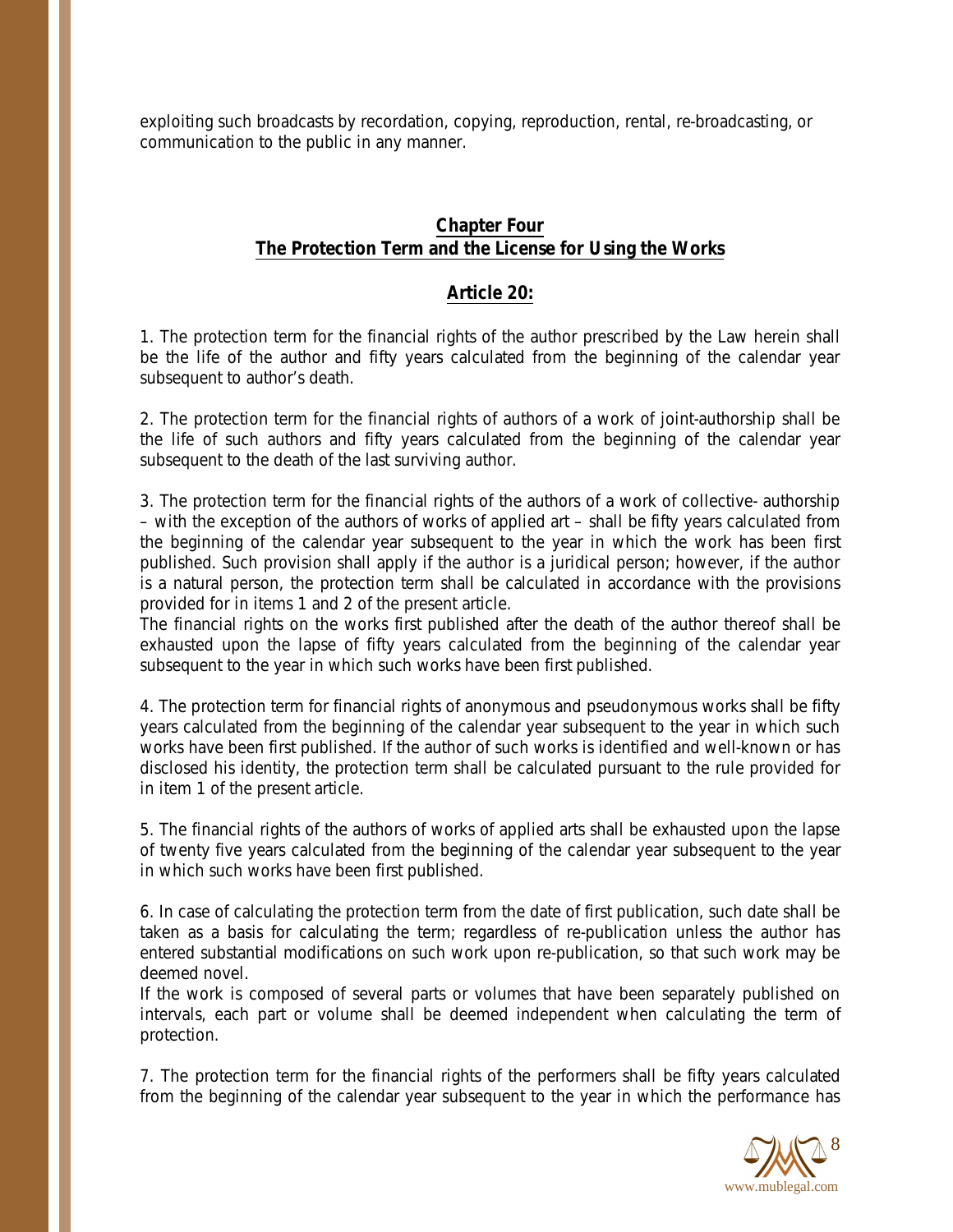taken place. If the performance has been fixed on phonogram, the period shall be calculated from the end of the year in which the work has been fixed.

8. The protection term for the financial rights of the producers of phonograms shall be fifty years calculated from the beginning of the calendar year subsequent to the year in which the recordation has been published; or the year in which the recordation has been fixed, if not published.

9. The protection term for broadcasting organizations shall be twenty years calculated from the beginning of the calendar year subsequent to the year in which such broadcasts have been first transmitted.

## **Article 21:**

Any party may request from the Ministry to be granted a compulsory license for reproducing and / or translating any licensed protected work of translation pursuant to the provisions of the law herein, after the lapse of three years calculated from the date of publishing such work.

Licenses shall be issued, pursuant to a justified decision, in which the time and place limits of the exploitation thereof as well as the fair remuneration due for the author shall be specified.

The purpose of granting such license shall always be restricted to the fulfillment of the requirements of all kinds and levels of education; or the requirements of public libraries and archives.

The above shall be done in accordance with the conditions, constraints and terms of issuing the license as stipulated by the Implementing Regulations of the law herein; and in the manner that ensures that no prejudice shall be unreasonably caused to the lawful rights of the author or his successor or to the normal exploitation of the work.

The fees applied in this respect shall be determined by a decision issued from the cabinet.

## **Article 22:**

Without prejudice to the moral rights of the author, provided for in the law herein, the author may not prevent third parties, after the publication of his work, from undertaking any of the following acts:

1. Reproducing one single copy of the work to be personally used by the reproducer himself, for non-profit and non-professional purposes; with the exception of the following: i) woks of fine or applied arts, unless existing in public, and upon consent from the right holder or the successor thereof; ii) Architectural works, unless pursuant to item 7 of the present article; and iii) Computer software, and applications thereof and data bases unless pursuant to item 2 of the present article.

2. Making one single copy of the computer software or applications thereof, or the data bases, upon the consent of the person lawfully in control thereof. Such person may solely quote therefrom, provided that such quotation is within the licensed purpose or for the purpose of maintenance or substitution, in case of loss, distortion or invalidation of the original copy; with

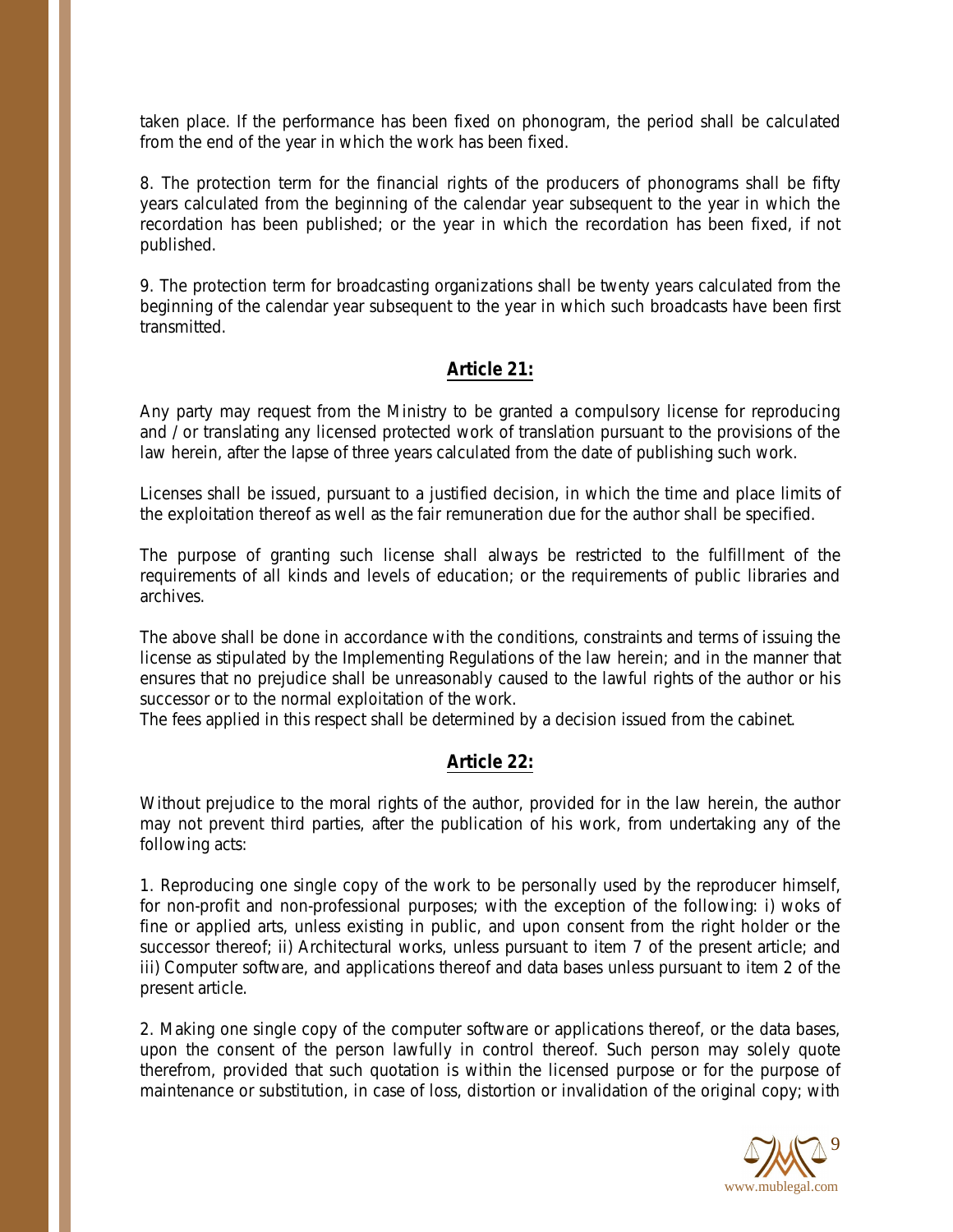the proviso that the spare or quoted copy should be distorted, even if downloaded or stored in the computer hardware, once the reason of holding the original copy is terminated.

3. Reproducing protected works for usage in judicial procedures, or equivalents thereof within the limits prescribed by such procedures. Mention shall be made of the source and the name of the author.

4. Making one copy of the work through the non-profit archives, libraries or authentication offices, either directly or indirectly, in the following cases:

A. Reproduction is made for the purpose of maintaining the original copy or of substituting a lost, distorted or invalid copy, if it has been impracticable to obtain a substitute thereof under reasonable conditions.

B. Reproduction is made in fulfillment of a request made by a natural person, for using same in study or research. Such reproduction shall be made for only once and on irregular intervals; if it has been impracticable to obtain a license for reproduction pursuant to the provisions of the law herein.

5. Citations of short paragraphs, quotations, or analysis, within the scope of the work, for the purpose of criticism, discussion or media; wherein mention shall be made of the source and name of author.

6. Performance of a work in meetings with family members or by pupils in an educational institution, so long as such performance has not been made against direct or indirect consideration.

7. Exhibiting works of fine, applied, plastic or architectural art in broadcasts, if such works are permanently existing in public.

8. Reproducing short abstracts of a work in the form of manuscripts or audio, visual, or audiovisual recordings, for the purposes of cultural or religious education, or vocational training; with the proviso that: i) reproduction shall be within the reasonable limits; ii) reproduction shall not surpass the purpose thereof; iii) mention shall be made of the name of the author and the title of the work, whenever possible; iv) the reproducer shall not seek profit, either directly or indirectly; and v) a license for reproduction may not be obtained pursuant to the provisions of the law herein.

## **Article 23:**

Without prejudice to the moral rights of the author pursuant to the provisions of the Law herein, the author shall not prevent reproduction through the newspapers, periodicals or broadcasting organizations, within the limits justified by the objective thereof, from publishing any of the following:

1- Extracts of the works thereof that have been lawfully made available to the public. Such shall apply on communicating extracts of seen or heard works, during current incidents; or broadcasting or communicating same to the public in any other manner.

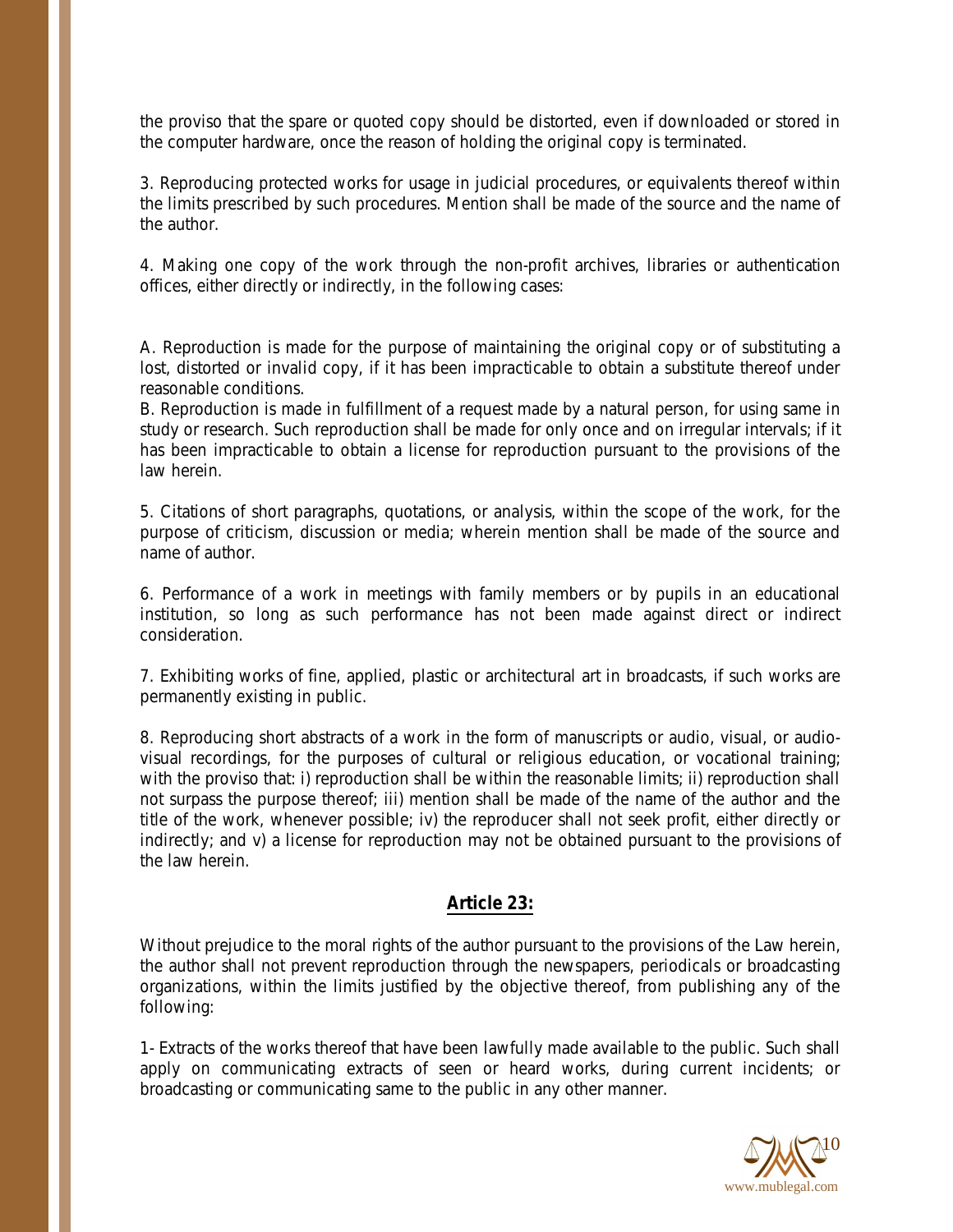2- Published articles relating to discussions of issues, which have occupied public opinion at a certain time; so long as upon publication such articles are not prohibited.

In all the cases provided for in items 1 and 2 of the present article, mention shall be made to the source from which the above have been reported and to the name of the author.

3- Speeches, lectures, and addresses delivered in the course of public sessions of parliament, judicial councils and public meetings; so long as such speeches, lectures and addresses are delivered to the public, and are reproduced within the framework of reporting current news. The author or his successor shall solely have the right to compile such works in collections attributed thereto.

# **Article 24:**

The restrictions applicable to the financial rights of the author provided for in the law herein, shall apply to the holders of neighboring rights.

#### **Chapter Five Provisions for Some Works**

# **Article 25:**

In case of works of joint–authorship, in which the shares of authors may not be separated, all the joint–authors shall be deemed equal authors of the work; unless otherwise agreed upon in writing. In which case, no author may singularly exercise the copyrights; unless pursuant to a written agreement therebetween.

If the participation of each of the authors in the same work, is categorized under a different kind of art, each author may exploit the part independently offered by him in participation thereof; provided that no prejudice shall be caused to the exploitation of the work in respect of the rest of the authors unless otherwise agreed upon in writing.

Each author may bring an action, in case of infringement upon any of the copyrights protected by the law herein.

In case of the death of any of the joint-authors, without having successor the share thereof shall be transferred to the rest of the joint-authors or the successors thereof; unless otherwise agreed upon in writing.

## **Article 26:**

Any natural or juridical person who directed the creation of a work of collective- authorship may solely assume the moral and financial copyrights thereon; unless otherwise agreed upon.

## **Article 27:**

1. The following shall be deemed a joint-author of an audiovisual, audio or visual work: A. Author of scenario;

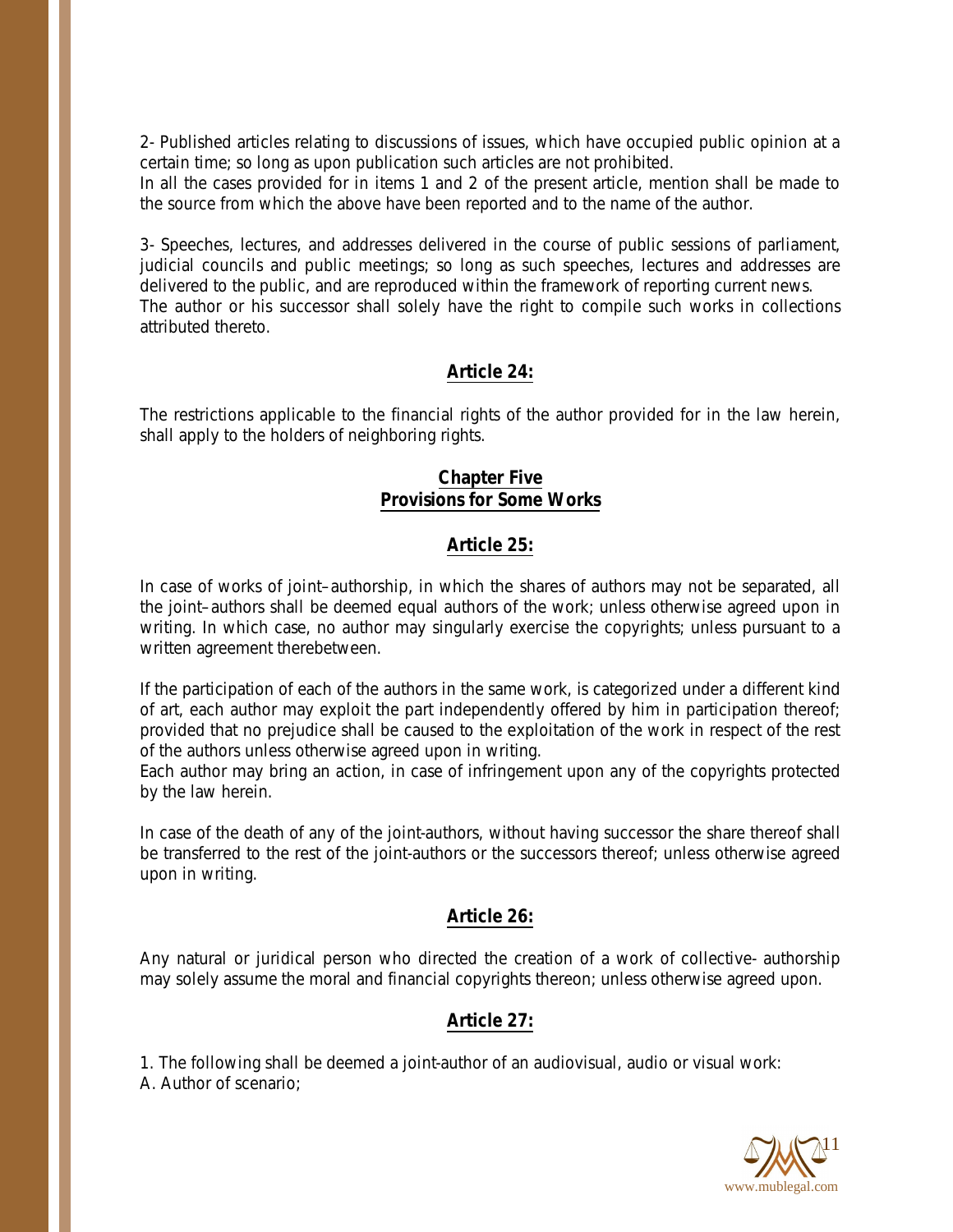B. Assimilator of an existing literary work, to make such work suitable for the audio-visual manner;

C. Author of a dialogue;

D. Music composer if composing such music especially for the work; and

E. The director, if effectively controlling the achievement of the work.

If the work is extracted or derived from another previous work, the author of the previous work shall be deemed a joint-author of the new work.

2. The author of the literary or musical part may publish the respective part thereof in a manner other than that specified for publishing the joint – work; unless otherwise agreed upon in writing.

3. If one of the joint-authors of an audio-visual, audio or visual work abstained from completing the part thereof, the rest of the joint-authors shall not be subsequently prevented from exploiting the part accomplished by each of them; without prejudice to the rights of the abstaining party resulting from being a joint- author of the work.

4. The producer shall be, during the period of exploitation of an audio-visual, audio or visual work that has been agreed upon, a representative of the authors of such work and of the successors thereof in conducting agreements on the exploitation of such work; without prejudice to the rights of the authors of the quoted or assimilated literary or musical works; unless otherwise agreed upon in writing.

The producer shall be deemed the publisher of such work and shall be entitled to the rights of the publisher regarding such work and the reproduction thereof, within the scope of the commercial exploitation.

#### **Article 28:**

In case of anonymous or pseudonymous works, the publisher whose name appears on the work shall be deemed to represent the author; and in this capacity, shall be entitled to undertake the rights provided for in the law herein.

The provision of the present paragraph shall cease to apply when the author reveals his identity or proves his capacity, or otherwise doubt no longer persists in respect of his real identity.

#### **Article 29:**

Buildings may neither be sequestrated nor a decision for the destruction, confiscation or the change of features thereof be issued, for the purpose of maintaining the rights of the author of architecture whose engineering designs, drawings or sketches have been unlawfully used. However, such shall not be prejudicial to the right of the author of architecture to receive fair compensation.

#### **Chapter six Collective Management of Copyrights and Neighboring Rights**

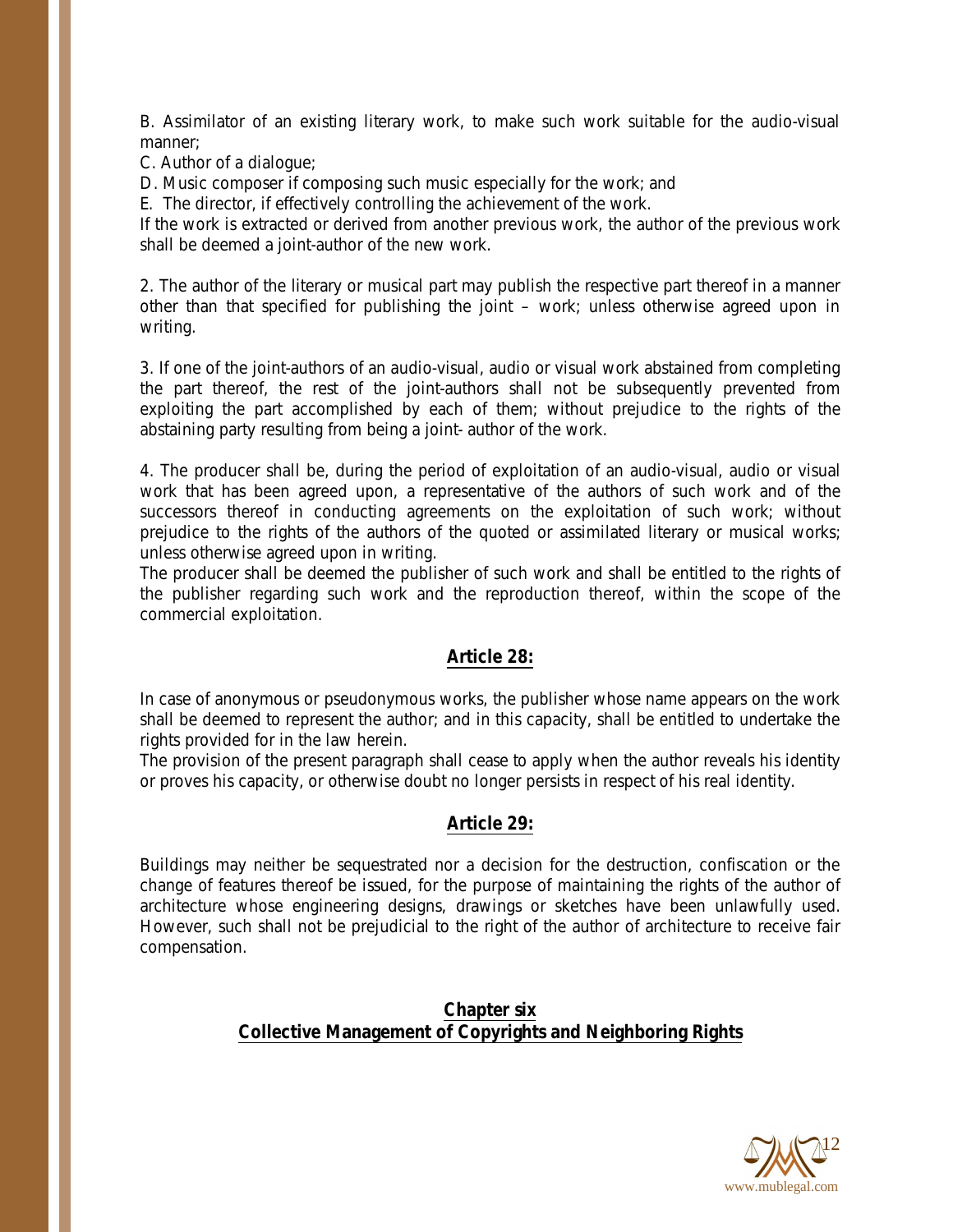#### **Article 30:**

Holders of copyrights and neighboring rights may assign their financial rights to specialized professional committees for managing such rights, or may authorize other parties to exercise such rights.

Agreements conducted in this respect through such committees or parties, shall be deemed civil contracts.

## **Article 31:**

The committees or parties provided for in article (30) of the Law herein shall not distinguish between the applicants requesting to conclude agreements therewith for the exploitation of works, the management of which is ascribed to such committees or parties.

The committees or parties' granting of licenses for exploitation in the following cases in return for reduced financial compensation shall not be deemed distinction, provided that the decision of granting such licenses shall be justified:

1. Exploiting works in public events through live performance of performers.

2. Exploiting works within the framework of educational or cultural activities, which do not generate direct or indirect revenue.

# **Article 32:**

Committees or parties that assume the management of copyrights and neighboring rights may not operate without an annual license from the Ministry. The Ministry shall add to the implementing regulations any rules regulating the work of such committees and parties, and shall enter the necessary amendments to the rules and regulations governing the licenses and the manner of carrying out the works thereof.

The fees for granting such license shall be determined by a decision issued by the Council of Ministers.

## **Article 33:**

The committees and the other parties that assume the management of copyrights and neighboring rights shall hold registers of the names and capacities of the members thereof and the works they have contracted upon. Such registers shall include the type and period of the work and the sum of money agreed upon. Such committees shall notify the Ministry in this respect, whenever a change occurs in such registers. Such committees and parties shall abide by the administrative decisions issued by the Ministry. The Ministry may revoke the license if such committees or parties do not abide by the provisions of the Law and the regulations and administrative decisions implementing thereto.

# **Chapter Seven Precautionary Measures and Penalties**

**Article 34:**

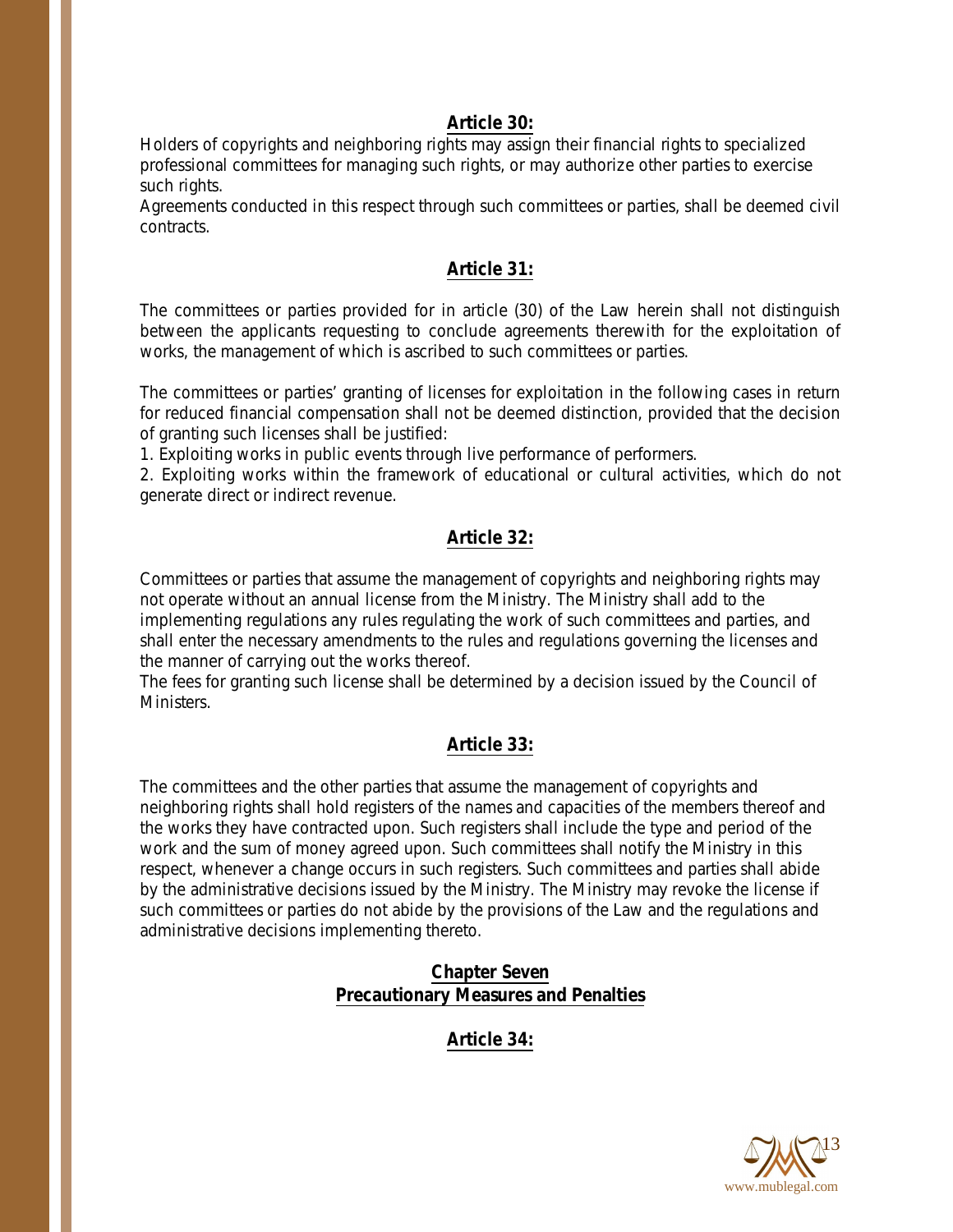The Head of the Court of First Instance may order, upon request of the author or his successors, and pursuant to an injunction that the following measures be taken, for each work published, performed or exhibited without written permission from the author or his successor: 1. Conducting detailed description of the work.

2. Ceasing the publication, reproduction or making of the work.

3. Sequestrating the original or copies of the work, (either books, pictures, drawings, performances, photographs, phonograms or broadcasts, or otherwise); as well as the articles that are used in re-publishing or reproducing such work, provided that such articles are not valid except for re-publishing or reproducing of the work.

4. Preserving relevant evidence in regard to the public performance of playing, acting or reciting of a work to the public, and preventing the continuation of the current performance or prohibiting same in the future.

5. Calculating the income generated from the publication, performance or exhibition, by an expert delegated to this aim, if necessary and sequestrating such income in all cases.

6. Providing proof in regard to the infringement on any of the rights protected pursuant to the provisions of the law herein.

The Head of the Court of First Instance may, in all cases, order the delegation of one or more experts for assisting the process server charged with execution; and also may order the applicant to post a relevant guarantee.

The applicant shall refer the dispute to the relevant Court of jurisdiction within fifteen days counted from the date of issuing the order; otherwise the dispute shall be deemed of no effect.

## **Article 35:**

The adjudged party may lodge a petition to the Head of the relevant Court, within twenty days, as of the date of issuing the order; in which case, the Head of the Court may either uphold or reject the order in whole or in part; or appoint a trustee charged with re-publishing, exploiting, exhibiting, making or reproducing the disputed work. The generated revenue shall be posted in the treasury of the Court, until a decision is issued in the dispute.

#### **Article 36:**

Customs authorities may order, on its own accord or upon request from the author or right holder or successors thereof, and pursuant to a justified decision, the suspension of the release of goods that have been counterfeited in contradiction with the provisions of the law herein, for a period not exceeding twenty days. The Implementing Regulations shall determine the terms, constraints and procedures governing the application for suspension of release; the documents that shall be attached thereto; and the adequate financial value of the guarantee to be posted by the applicant to ensure the seriousness of the application. A decision shall be issued in respect of such application within three days as of the date in which the application was duly submitted. The applicant shall be notified by such decision, upon the issuance thereof.

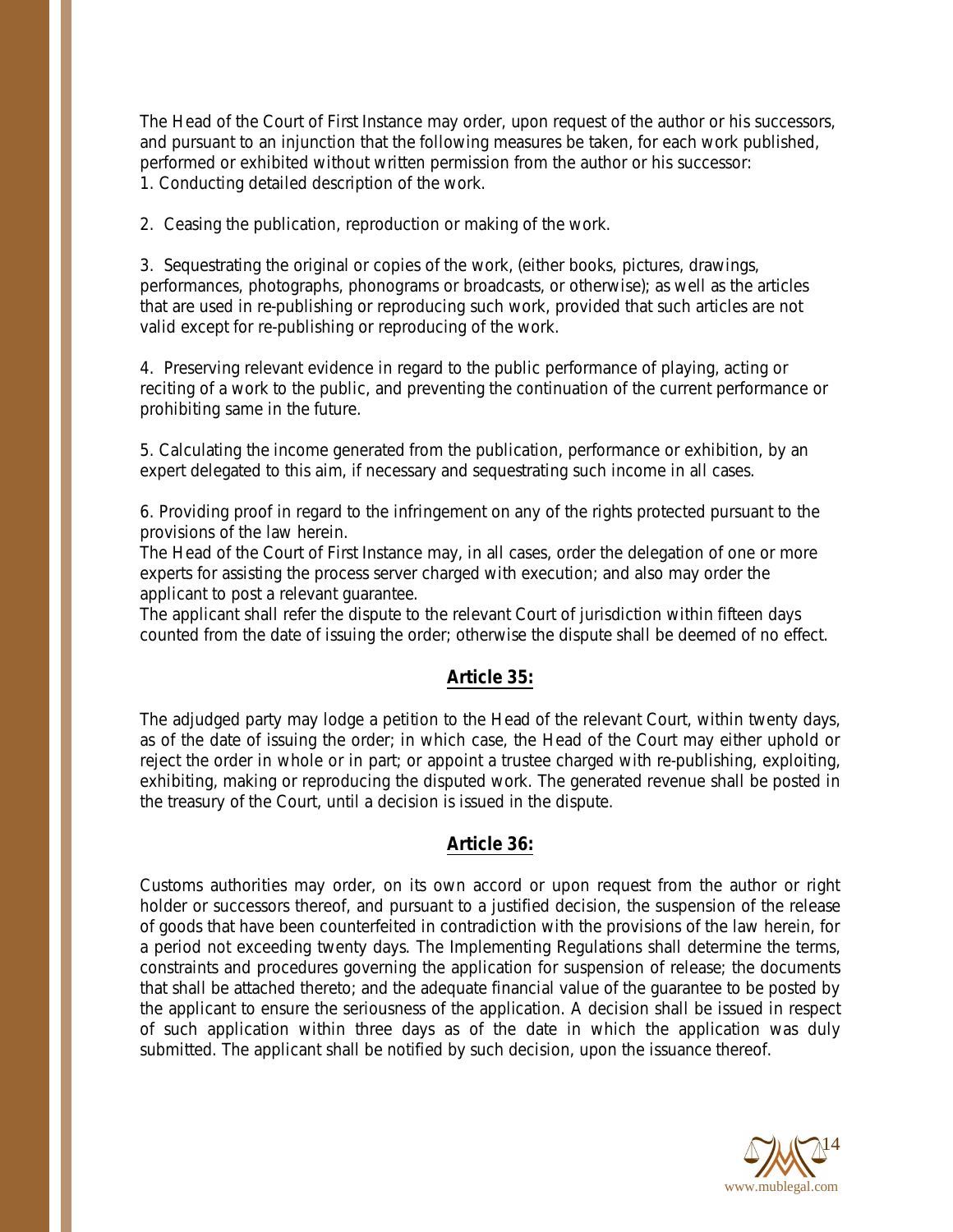In all cases, the customs authorities may not prevent the interested parties from inspecting the goods, in respect of which an order of suspension of release is made, pursuant to the provisions prescribed by the Implementing regulations.

#### **Article 37:**

Without prejudice to any severer penalty provided for in any other law, any person committing one of the following acts without written authorization from the author or holder of the neighboring right or successors thereof, shall be penalized by imprisonment for not less than two months and a fine of not less than ten thousand Dirhams, and not exceeding fifty thousand Dirhams, or either of both penalties:-

1. Infringing upon one of the moral or financial rights of the author or the holder of the neighboring right provided for in the law herein, including the making of any work, performance, phonogram or broadcast protected pursuant to the law herein, available to the public, either through computers, the internet, information and communication networks, or other means or devices.

2. Selling, renting or offering for circulation, in any manner, a work, phonogram, or broadcast protected pursuant to the provisions of the law herein.

Penalties provided for in the present article shall be diverse according to the diversity of infringing works, performances, broadcasts or phonograms.

In case of recurrence the penalty shall be imprisonment for a period not less than six months and a fine not less than fifty thousand Dirhams

#### **Article 38:**

Without prejudice to any severer penalty provided for in any other law, a penalty of imprisonment for not less than three months and a fine of not less than fifty thousand Dirhams and not exceeding five hundred thousand Dirhams shall be imposed upon any person committing any of the following acts:-

1. Unrightfully manufacturing or importing, for the purpose of sale, rental or circulation, any work, counterfeit copies, apparatus, means or devices designed or prepared for manipulation upon the technical protection used by the author or holder of neighboring right for transmitting, offering for circulation, regulating or managing such rights; or for maintaining particular quality of fidelity and clarity for reproduction.

2. Unrightfully impairing or distorting any technical protection or electronic information aiming at regulating and managing the rights prescribed by the Law herein.

3. Downloading or saving in the computer any copy of the computer software or applications thereof or data basis, without obtaining a license from the author or right holder or successors thereof.

In case of recurrence, the penalty shall be imprisonment for a period of not less than nine months and a fine not less than two hundred thousand Dirhams.

## **Article 39:**

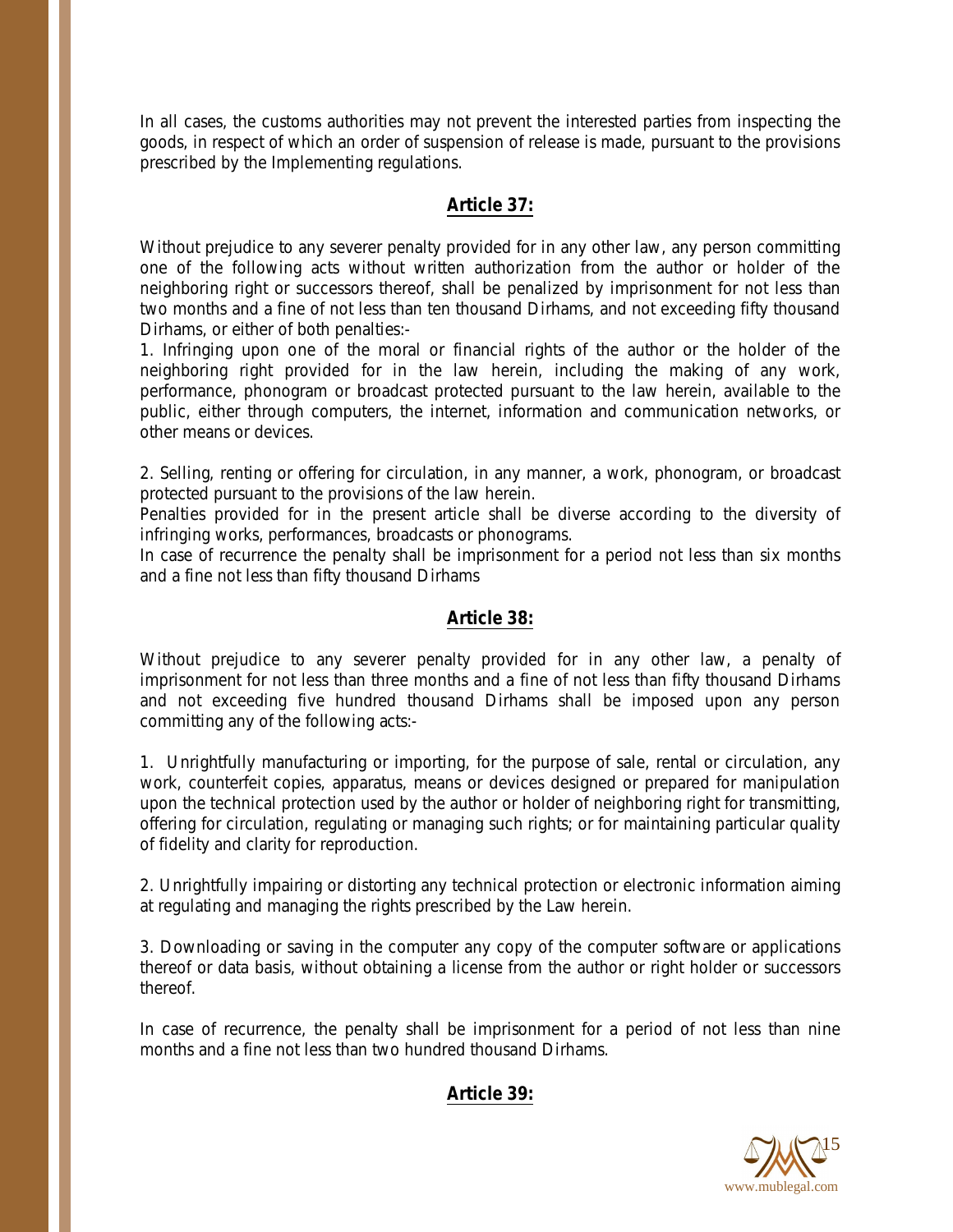Excluded from the provision of article (37) of the law herein, any person using a computer program or applications thereof or data basis, without obtaining previous license from the author or successors thereof, shall be penalized by a fine of not less than ten thousand Dirhams and not exceeding thirty thousand Dirhams for each program, application or data base.

In case of recurrence, the penalty shall be a fine of not less than thirty thousand Dirhams. If the offence has been committed in the name or to the benefit of a juridical person, or a commercial or vocational establishment, the Court may decide upon the closure thereof for a period not exceeding three months.

#### **Article 40:**

Without prejudice to the penalties stipulated in articles 37, 38 and 39 of the Law herein, the court shall rule the following:

i) The confiscation and destruction of counterfeit copies subject of the offence or copies obtained therefrom; as well as the confiscation of the equipment, and devices used in the commitment of the offence, and which does not fit for any other purpose;

ii) Closure of the establishment in which the offence of counterfeit has been committed for a period not exceeding six months; and

iii) Publications of the summary of the court ruling in one or more daily newspapers on the expense of the ruled against party.

#### **Article 41:**

Without prejudice to the penalties provided for in the law herein, a penalty of imprisonment for a period not exceeding six months and a fine, or either of both penalties, shall be imposed upon any person violating any other provision included in the law herein or the regulations or orders implementing thereto.

#### **Chapter Eight Final and General Provisions**

## **Article 42:**

The Ministry shall exercise the moral and financial copyrights upon any work, in case of the absence of heir or legatee. The Ministry shall continue exercising the moral rights provided for in the Law herein for the purpose of maintaining the work, after the termination of the period of financial protection prescribed for the work.

## **Article 43:**

Any person taking a photograph of another, in any manner, may not maintain, exhibit, publish or distribute the original or copies thereof, without permission from the person appearing in the photograph, unless otherwise agreed upon. Nevertheless, the photograph may be published:

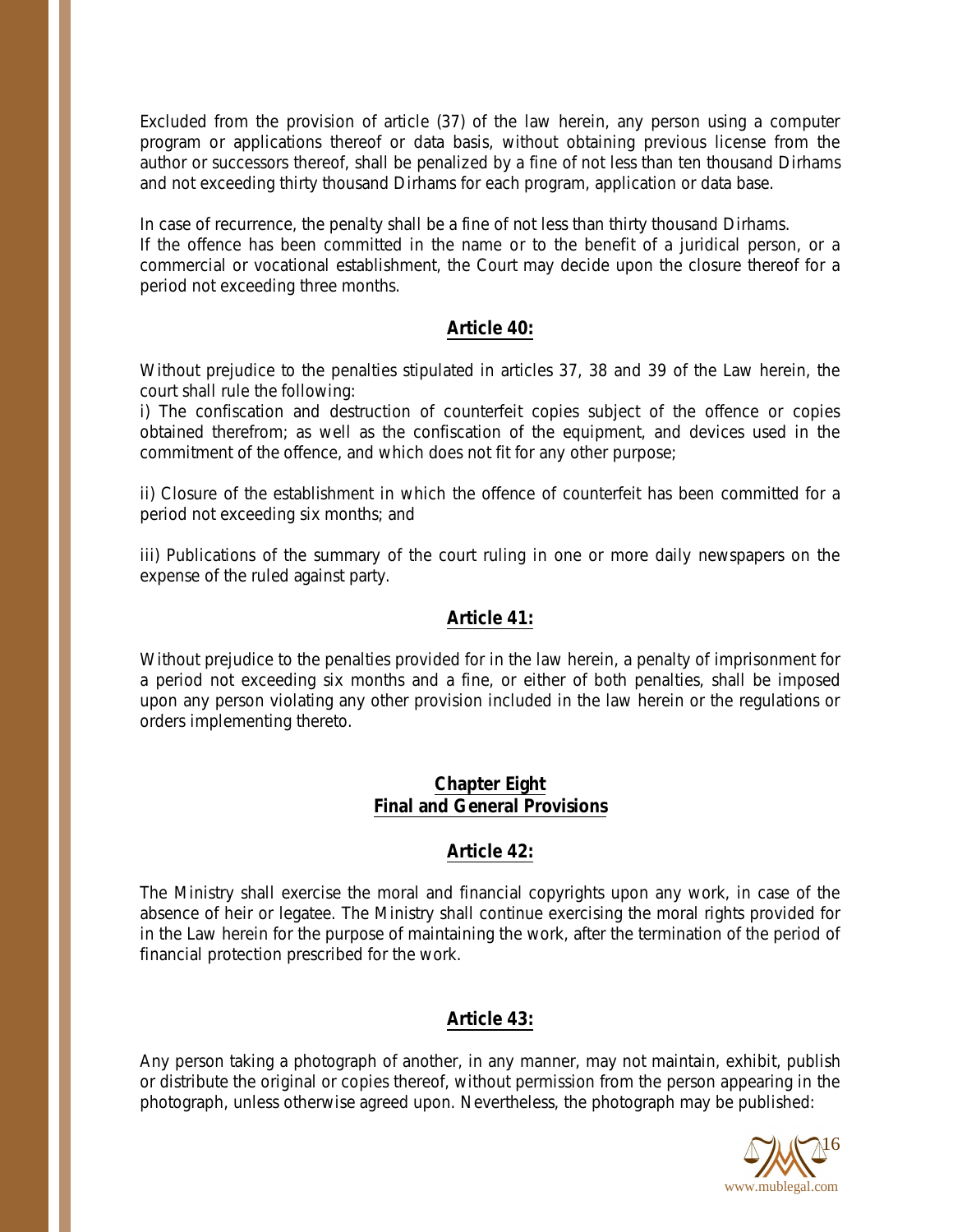i) In incidents that have publicly taken place;

ii) If the photograph is related to official or public characters; or national or international celebrities; or

iii) If the competent public authorities have permitted such publication for the purpose of public welfare; with the proviso that the exhibition or circulation of such photograph, is not prejudicial to the status of the person appearing in the photograph.

The person appearing in such photograph may authorize the publication thereof in newspapers and other publication means, even if the photographer did not permit such publication; unless otherwise agreed upon.

#### **Article 44:**

Without prejudice to the provisions of International conventions applicable in the State; if disputes arise in respect of the laws, provisions of the law herein shall apply to the works, performances, phonograms and broadcasts made by foreigners, provided that the principle of reciprocity is applied.

#### **Article 45:**

The Minister of Justice, Islamic affairs and Awqaf (religious endowments) shall issue, upon agreement with the Minister of Information and culture, a decision of determining the law officers entitled to execute the provisions of the law herein.

#### **Article 46:**

The fees due on the procedures to be undertaken pursuant to the provisions of the law herein shall be determined by a decision from the Cabinet.

#### **Article 47:**

The Minster shall issue the regulations and decisions necessary to implement the provisions of the law herein.

#### **Article 48:**

Federal law # 40 of 1992 aforementioned, and any other provision contradicting with the provisions of the law herein shall be hereby repealed.

#### **Article 49:**

Applicable regulations and decisions shall remain effective in cases not contradicting with the provisions of the law herein, until the coming into force of the regulations and decisions implementing thereto.